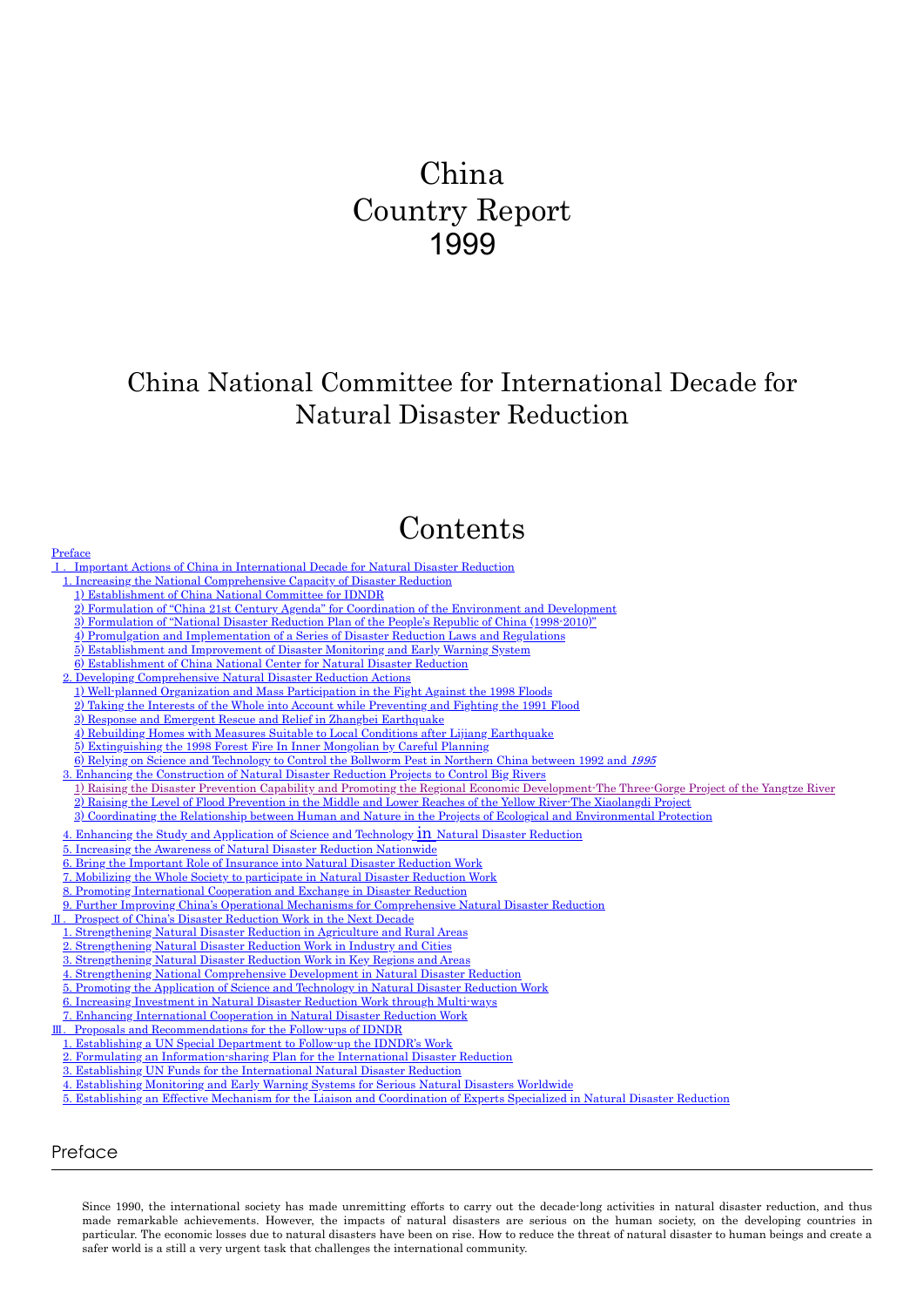In the last decade, China suffered from several severe natural disasters. The annual direct economic losses due to natural disasters range from 3% to 6% of its GNP, with a death toll of thousands of people. China is a large developing country with big population, less cultivatable land and relatively weak economy. Its enduring capacity against natural disaster is not yet strong. For a relatively long period in the future, the pressure from its population and poverty will still limit its further capacity development in disaster reduction work. The Chinese Government regards disaster reduction work as an important guarantee for realizing its overall goal for sustainable development of national economy and progress of the society. The Government also points out that disaster reduction should serve the national social and economic development and progress of society, and that it is necessary to deal well the relations between economic development and disaster reduction. The government emphasizes that national capacity for natural disaster reduction can be further increased by ensuring the sustainable socio-economic development; strengthening the national comprehensive capacity; eliminating poverty; implementing the policy of developing the nation by science and education, and encouraging the application of advanced sciences and technology in the process of disaster reduction.

To reduce natural disaster must enhance the environmental protection and improve ecological environments, which promotes the realization of the strategy of sustainable development. After 1992 International Conference on Environment and Development, Chinese Government formulated "China 21st Century Agenda" for coordinating environment and development. In this Agenda, it clearly states that disaster reduction is an indispensable component of national strategy for sustainable development. After 1998, the Chinese Government has further established a set of comprehensive principles to direct the natural disaster reduction for flood control and drought relief. These principles are strictly preserving the farmland, forest vegetation and water resources; sticking on comprehensive planning, overall consideration and comprehensive arrangements and coping with symptoms and roots simultaneously; raising benefits and eliminating harm; locating more resources and reducing expenditure. In these principles, the emphasis is to strengthen the ability to reduce the harassment of big rivers.

The achievements in disaster reduction reflected that disaster reduction work has placed an important role in ensuring social and economic development. To deal with problems existed in the work of disaster reduction, we shall further manage well the relations between natural disaster reduction and population, resources, and environment; enhance the role of disaster reduction work in social and economic development; and further reduce the human and economic losses caused by disasters.

The activities of IDNDR are a concerted action taken by human to face the threat of natural disasters, which has made inspiring progress in promoting disaster reduction work worldwide and international exchanges and cooperation. The achievements in our disaster reduction work are not only the results of the self-reliance and unremitting struggle of Chinese people, but also the important component of the achievements made by the IDNDR.

In future, a country should continue to rely on its own efforts to develop its disaster reduction work. Well, at the same time, it is necessary to further strengthen exchanges and cooperation among countries and regions. The developed countries and international organizations have the capacity as well as the obligation to provide necessary support to developing countries in their disaster reduction efforts, which includes enhancing disaster reduction aid and technology transfer, assisting developing countries in capacity-building in disaster reduction so as to reduce the losses due to natural disasters. We shall continue to enhance our cooperation with the United Nations and international community, and sup port the follow-ups of IDNDR. We hope that UN will play a greater role in organizing and coordinating disaster reduction work worldwide.

## <span id="page-1-0"></span>Ⅰ.Important Actions of China in International Decade for Natural Disaster Reduction

## <span id="page-1-1"></span>1. Increasing the National Comprehensive Capacity of Disaster Reduction

## <span id="page-1-2"></span>1) Establishment of China National Committee for IDNDR

In April 1989, the Chinese Government, responding actively to UN's call, established "China National Committee for IDNDR" (CNCIDNDR). The committee consists of twenty-eight agencies, including ministries, commissions and bureaus, army and NGOs. CNCIDNDR is an inter-ministerial coordinating institution led by the high-level official from the State Council. It is responsible for drawing national disaster reduction plan, formulating general and specific policies of disaster reduction, coordinating relevant departments and NGOs to carry out disaster reduction activities, and supervising disaster reduction work of the local governments.

## <span id="page-1-3"></span>2) Formulation of "China 21st Century Agenda" for Coordination of the Environment and Development

In March 1994, the Chinese Government issued "China 21st Century Agenda", clarifying the important position of disaster reduction in sustainable development. Namely, disaster reduction is one of the basic conditions to guarantee the sustainable development in China; disaster reduction is an important guarantee for improving people's living standards; and disaster reduction also stimulates the environment protection due to rational exploitation of resources. Thus the "China 21st Century Agenda" clarified the relations between disaster reduction and ecological and environmental protections at the national level.

### <span id="page-1-4"></span>3) Formulation of "National Disaster Reduction Plan of the People's Re public of China (1998-2010)"

In April 1998, the Chinese Government issued "National Disaster Reduction Plan of the People's Republic of China (1998-20 10)" (NDRP). The NDRP is the first one at national level formulated on the basis of the general tasks and policies set in "The 9th Five Year Plan for National Economic and Social Development, and 2010 Prospective Target Outline", in consideration of experiences accumulated in disaster reduction work. The formulation of the plan received great support and assistance from UNDP.

The NDRP made it clear that the guiding policy of disaster reduction in China is to: 1) serve the national economic and social development; 2) adhere to the principle of giving top priority to disaster prevention and combining it with disaster fighting and relief efforts; 3) focus on key issues in the disaster reduction work; 4) deal well with all important issues with the consideration of the overall situation;  $\delta$  giving full play to the role of science, technology and education in disaster reduction; 6) encourage all initiatives from the Central and local Governments and from all trades and professions so as to work together in disaster reduction work; and 7) strengthen the international exchanges and cooperation of disaster reduction.

The Main objectives of the disaster reduction work are to: 1) develop a set of projects which are of great importance to the social and economic development in China; 2) popularize the application of scientific and technical achievements in disaster reduction work; 3) increase public knowledge and awareness of disaster reduction; 4) establish comprehensive operating mechanism for disaster reduction work;  $5$ ) reduce the impact of natural disasters on national economy and social development, with an obvious drop of the direct economic loss caused by natural disasters. The NDRP has also put forward the tasks, measures and important actions in disaster reduction work. After the promulgation of NDRP, its application has been carried out nationwide. Some governmental departments and regions are working arduously to formulate and enforce relevant disaster reduction plan and implementation details.

## <span id="page-1-5"></span>4) Promulgation and Implementation of a Series of Disaster Reduction Laws and Regulations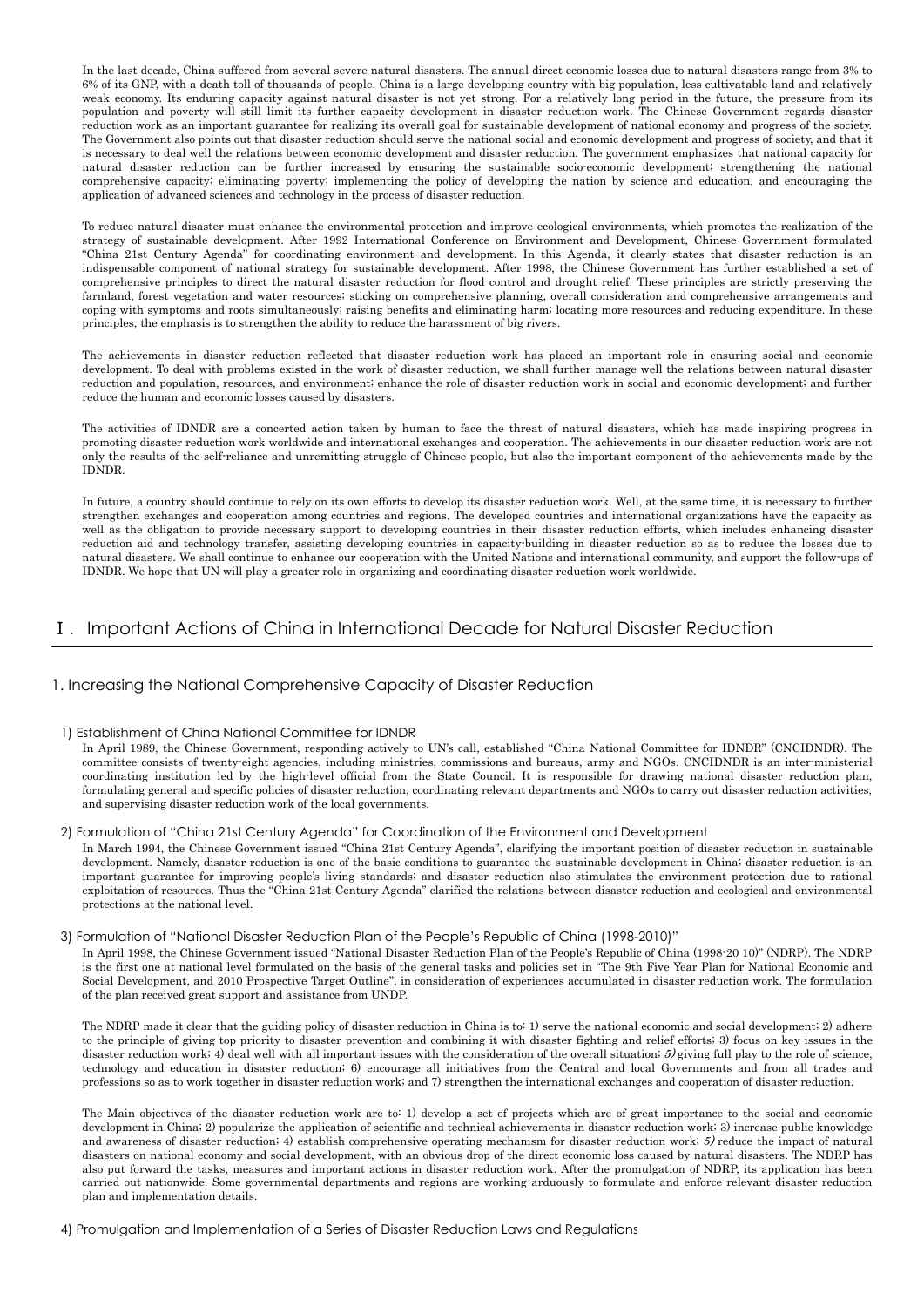Under the guidance of rule-by-law policy, China has promulgated and implemented a series of laws and regulations regarding natural disasters. Laws and legal regulations thus govern the disaster reduction work. Since 1980s, thirty laws and regulations relevant to disaster reduction have been made. In 1990s, the following state laws have been enacted: "Water and Soil Preservation Law of the People's Republic of China", "Earthquake Prevention and Disaster Reduction Law of the People's Republic of China", "Law of Fire Prevention and Control of the People's Republic of China", and "Flood Preven tion Law of the People's Republic of China" etc. During the 1998 unprecedented floods, Jiangxi, Hunan, Hubei, Jiangsu and Anhui Provinces and Harbin, Qiqihaer and Daqin cities in Heilongjiang Province announced one after another to be in the serious flood prevention season according to the regulations of the "Flood Prevention Law of the People's Republic of China". Flood prevention head quarters at different levels, based on the law, requisitioned materials and communication instruments for flood fighting. During the rescue work of Jiujiang dyke, vehicles, boats, and different materials were urgently allocated according to the law, ensuring a quick and effective accomplishment of the flood fighting and rescue work.

#### <span id="page-2-0"></span>5) Establishment and Improvement of Disaster Monitoring and Early Warning System

For years, China has gradually established and continuously improved the disaster monitoring and early warning system. In addition to the application of normal monitoring means, China has widely used advanced technology in disaster monitoring and early warning of satellite remote sensing, mathematical and physical modes and modern communications technology. National Networks are formed for meteorological monitoring and forecasting, hydrology monitoring, earthquake monitoring and earthquake precursor observation system, crops and forest diseases and insect pests early warning system, oceanic environment and disaster monitoring, forest and grasslands fire monitoring, geological disaster survey and disaster reporting system etc. It has also preliminarily set up a broadcasting network for disaster early warning information by using telephone, radio communication, television, which guarantees the government officials to organize disaster prevention and relief work timely.

#### <span id="page-2-1"></span>6) Establishment of China National Center for Natural Disaster Reduction

To strengthen the construction of a comprehensive information system for disaster reduction, and to enhance information-sharing and technologysharing on disaster reduction, the Central Government has approved the establishment of China National Center for Natural Disaster Reduction. The Center will be equipped with the disaster information system serving the State Council, ministries and commissions; the disaster information system linking the Central Government with provinces and municipalities; satellite remote sensing system; comprehensive management and display system of disaster information; disaster assessment system; disaster reduction policy and decision-making service system and disaster emergency relief information system etc. This Center will make full use of the disaster reduction information and achievements of the relevant ministries, commissions, research institutions and social groups to provide the state with comprehensive disaster reduction information services and suggestions on decision-making services.

## <span id="page-2-2"></span>2. Developing Comprehensive Natural Disaster Reduction Actions

#### <span id="page-2-3"></span>1) Well-planned Organization and Mass Participation in the Fight Against the 1998 Floods

In 1998, severe floods rarely seen in history occurred along the Yangtze River, Nenjiang River and Songhuajiang River. In the spring of 1998, natural disaster management department concerned forecasted that a serious flood would occur along the valley of the Yangtze River in the summer. The central and local governments then made arrangements for flood prevention, organized the modification of the plan for flood management of the big rivers, carried out the various pre-plan for flood prevention, increased the investment before the flood occurrence, organized the flood fighting teams, strengthened and heightened the dykes and reserved more materials for flood prevention and resistance. During the flood, the state core leadership directly organized and conducted the flood fighting and relief operations. Several hundred thousand personnel from People's Liberation Army (PLA) and the armed police, together with 8 million civilians, were in the frontline to fight against flood and carry out relief operations, whose efforts had brought the dangerous situations more than 9 thousand and 6 thousand points along the main dykes of the Yangtze River and Songhuajiang River respectively, thus ensuring the safety of major dykes, key cities and communication lines, industry and mine enterprises as well as people's lives and property.

During the several months fighting against flood, the governments at all levels strictly carried out the responsibility system of the executive leaders and coordination at various levels with a due division of labour. The departments of water resources and meteorology provided timely rainfall and water level data, prediction and early warning information and formulated flood management plan. The departments of information industry guaranteed the smooth transmission of disaster information. The civil affairs departments and finance departments allocated funds and materials for disaster relief to make appropriate arrangements for the food, clothing and shelters of the people affected by floods. The audit departments strengthened the supervision to ensure relief funds and materials be fully used in disaster areas. The agriculture departments actively organized the farmers to develop agricultural production themselves and to reinforce the monitoring, prediction and cure of crop disease and pests and animal and poultry epidemics. The departments of land resources strengthened the monitoring and prevention of geological disasters during the period of flood. The department of public health dispatched medical teams from central and local levels and provided the flooded areas for the prevention of epidemic diseases. State Economy and Trade Commission organized and coordinated relevant departments to produce and transport relief materials and guarenteed the supply of foods, tents and electricity, and ensured a safety in production in the flood stricken areas as well as increased the input in restoring enterprises production. The departments of transportation, public security and supervision guaranteed the smooth transportation of flood fighting personnel and relief materials. They also strengthened the supervision and inspection of and seriously dealt with conduct of various kinds against laws and disciplines, and severely punished criminals who commtted crimes in flood fighting and relief work. The departments of science and technology carried out relief operations via the application of science and technology. The departments of planning, water resources and construction greatly increased the investment in the construction of water conservancy infrastructures and in the post-disaster rehabilitation. People of the whole country were highly concerned with flood fighting and relief operations and carried Out the donation activities on a large scale. Under the leadership of the Central Government, the people of the entire country demonstrated the great spirit of "unity of will and strength, dauntless ness and tenacity, indomitableness and victoriousness" and achieved a great victory over the floods.

#### <span id="page-2-4"></span>2) Taking the Interests of the Whole into Account while Preventing and Fighting the 1991 Flood

From later May to the middle of July 1991, the valleys of the Hual River and the Tai Lake and the middle and lower reaches of the Yangtze River suffered severe floods. Governments of different levels mobilized a large quantity of funds and materials and organized local people and stationed army to fight against floods. In June, when the flood water level of the main trunk went on rising and threatened the major cities, industrial and agricultural production bases and key railway lines, the State Headquarters for Flood Control and Drought Relief decided to sacrifice partial and local interests to the overall interests according to the pre-plan for flood control. In June, flood water was discharged into Mengwa areas in the South of Fuyang, Qiujia Lake, Miaotaiji and Liulitai in Yingshang County. The taipu sluice gate in Taihu was opened to weaken the flood peak. In July, it decided to open the Hongqitang dyke in Tai Lake and Qiansen Lake and Wangyuhekou embankment in Shanghai City to

<span id="page-2-5"></span>lower the water level. The local governments and people in those areas gave more attention to the whole interests by immediately implemented the decision though facing losses in different extents. Due to the rational management and utilization of the flood diversion and storage areas, 60%-90% of the water flow volume of the flood peak in the Hual River was reduced and none of the embankment in 5300 of large, middle and small reservoirs in the Huai River valley collapsed and 500 of large, middle and small sluice gates remained undamaged. There was no breach in the main embankment of the entire valley as long as 4,000 kilometers. Eight hundred thousand people in the flood storage area were all evacuated in a planned way and resettled in the safe area. Nobody was drowned because of flood storage and diversion. The flood water was managed from the beginning to the end according to the pre-plan. During the post-disaster period, the Chinese Government started the comprehensive dredge project of the Huai River and Tai Lake, laying a solid foundation firm basis for the future flood control.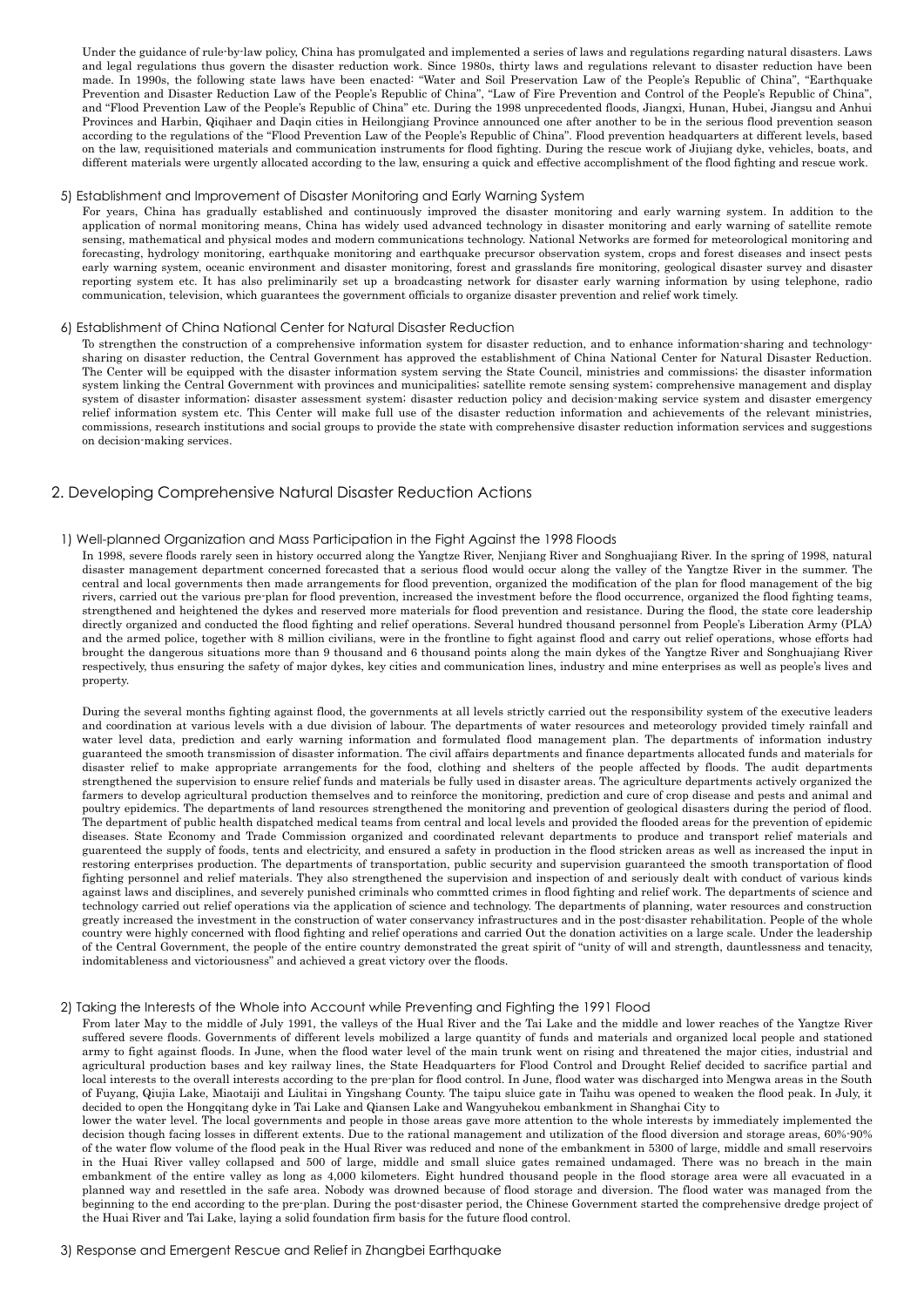At 11:50, January 10, 1998, an earthquake (M6.2) occurred in the bordering area between Zhangbei County and Shangyi County in Hebei Province and four counties were affected. 136,000 houses collapsed, 49 were dead, 11,479 people injured. ~0,000 people became homeless. Some facilitates for livelihood and production were seriously damaged. Within 5 minutes upon earthquake occurrence, the key staff members responsible for emergency response, earthquake analysis and forecast in China Seismological Bureau (CSB) were in their posts. The epic-center was located within 20 minutes after the tremors. It was announced after two and half hours by CSB that aftershocks would not yield serious effect on Beijing. The local governments and disaster reduction departments immediately implemented the emergency response pre-plan for earthquake and entered into the working situation after 20 minutes of the tremors. Hundreds of cadres were immdiately divided into 6 groups and rushed into the disaster areas to conduct rescue and disaster relief operations, resettle victims and popularize the knowledge for earthquake prevention and resistence. In the afternoon of the earthquake day, Hebei Provincial Government sent work and medical teams to the disaster area. 2,000 PLA personel rushed into the disaster stricken areas for carrying out rescue work. Tens of media agencies sent reporters to the disaster areas to make timely report of the disaster combat and rescue works. At 18 O'clock of the very day, the first lots of winter clothes were dispatched to the victims. Before 12 O'clock on January 11, the relief materials from Beijing, Tianjin, Zhangjiakou and Langfang arrived in the disaster areas one after another. On January 14, all the disaster victims had got winter clothes, food, temporary frost-proof shelters and the medical services. From January 15, about 3,000 PLA officers and soldiers were urgently sent to help more than forty thousand disaster victims to build houses for winter, the work was completed in February. Because of the timely response and effective measures, nobody died of frost and hungry under a temperature of 20-30 C( below zero.

#### <span id="page-3-0"></span>4) Rebuilding Homes with Measures Suitable to Local Conditions after Lijiang Earthquake

At 19:14, February 3, 1996, a strong earthquake of Ms7.0 occurred within Lijiang area, Yunnan Province, affecting 9 counties and 92 towns and villages. 170 thousand households with more than one million people became victims, of whom, 320 thousand people were homeless, 309 people died and 17 thousands people were injured. With less than 24 hours after the earthquake, the Central Government sent a group to convey sympathy and solicitude to the victims, and allotted relief funds and materials in time to the stricken area. The people in the disaster area lived a stable life, the social order was maintained and people of ethnic groups started the relief work well and self-help through production in an orderly way. Before February 18, 60 thousand resistent shelters were built and 3 thousand tents were set up. All victims were well resettled. Before March 5, all schools in the disaster stricken area were re-opened on time. In the course of rehabilitation, the local government insisted that the reconstruction measures fit local financial and material resources as well as customs, and local materials be used. The local authority also recognized that reconstruction should be combined with poverty relief programs, developing local economy and tourist inductry and priorities should be given to restore projects and infrastructures closely related with people's livelihood. With the aid of international community, different kinds of buildings were constructed not only in accordance with traditional styles and features, but also with the needs of seismic resistance and development. Through arduous work of more than one year, Lijiang City restored her beauty. In 1997, UNESCO listed it as world human heritage.

#### <span id="page-3-1"></span>5) Extinguishing the 1998 Forest Fire In Inner Mongolian by Careful Planning

At 13:50, May 13, 1998, an extraordinary large-scale forest fire triggered by lightning occurred in Inner Mongolia. The fire covered 12,000 hectares of which 6,750 ha were covered with trees. Due to the adverse weather condition, intricate topography and the excessing load of the combustible materials, the fire spreaded rapidly. Without effective measures, more serious disaster would have happened. The relevant departments urgently took actions. The all round monitoring system made up of airplane cruise, ground inspection tour and satellite monitoring, found the fire condition on time, and precisely monitored and followed the fire to provide the scientific basis for decision making. The relevant leaders of the State Bureau of Forestry carefully and thoroughly arranged fire fighting in the frontline, dispatched on time the forest police forces from the other part of the country and allotted a number of wind extinguishing machines, fire extinguishing water devices. The leaders concerned in the Inner Mongolia Autonomous Region also actively organized forces to help the extinguishing work. The extinguishing force of sprinkling in the air and artificial precipitation, which consisted of 12 helicopters, 3 artificial precipitation airplanes and 4 cruising airplanes, closely coordinated together with the ground fire fighting force, consisting of 2700 forest policemen, 300 military people, 3500 forest fire fighters and forestry workers, thoroughly extinguished the forest fire on May 22 after indomitable struggle of 9 days and nights, preventing the occurrence of a more serious disaster.

## <span id="page-3-2"></span>6) Relying on Science and Technology to Control the Bollworm Pest in Northern China between 1992 and *1995*

During 1992-1995, bollworm pest occurred in cotton area of Northern China, affecting 12 million ha of crops, such as peanut, maize, wheat and pulse, and vegetables were also affected to different degrees. The losses of various crops exceeded 10 billion Yuan. Under the guidance of agricultural experts, farmers adopted the synthetic prevention methods by combining the physical, biological and chemical measures together, effectively suppressing the impact of bollworm. From 1992 to  $1995$ , a total of  $5$  billion kgs of cotton was prevented from danger.

## <span id="page-3-3"></span>3. Enhancing the Construction of Natural Disaster Reduction Projects to Control Big Rivers

## <span id="page-3-4"></span>1) Raising the Disaster Prevention Capability and Promoting the Regional Economic Development-The Three-Gorge Project of the Yangtze River

The area along middle and lower reaches of the Yangtze River is a comparatively developed one in China, it is also one of the areas worst. affected by flood disaster. The former embankment could only prevent a normal flood of once 10-20 years; therefore the flood disaster seriously threatened the safty of people's lives and property in this area. To prevent and control the flood disaster in the middle and lower reaches of the Yangtze River is of prominent importance in the disaster reduction work of China. In 1994, the Chinese Government decided to start the construction of the Great Three-Gorge project of the Yangtze River. The project of intersecting the river was completed in 1997. After the completion of the project, flood prevention standard of the Jinjiang section of the Yangtze River can be able to resist flood occurring once a hundred- year  $\pounds$ -preventing the occurrence of destructive disaster in the lower reaches. At the same time, the project will increase the annual generated electricity by 84.7 billion-kilowatt hour, thus fundamentally improving the shipping condition from Yichang to Chongqing and greatly promoting the economic development along the Yangtze River valley.

## <span id="page-3-5"></span>2) Raising the Level of Flood Prevention in the Middle and Lower Reaches of the Yellow River-The Xiaolangdi Project

The Yellow River is silting more and more seriously and the ability to discharge flood of the river course is sharply lowering. Furthermore the rapid economic development in the area, constant increasing of population and the rise in the number of industrial and mine enterprises, the possibility of severe flood occurrence in the middle and lower reaches of the River is increasing. The Chinese Government decided to construct the large key water control project in Xiaolangdi to hold back and store flood

water so that the flood menace can be reduced in the lower reach of the Yellow River. Using the World Bank loan, 1.8 billion US Dollars are being invested to build a reservoir with a total storage capacity of 12.56 billion cubic meters. The main function of the Xiaolangdi reservoir is not only to prevent flood water amd to reduce the menace of ice run and silt but also supply water, irrigating and generating electricity (total installed capacity 1.8 million kw). In the process of building the project, the world experience in project construction for harnessing flood disaster has been constantly drawn upon and the advanced project technique adopted, thus raising the economic benefit and technical level of the whole world. The project of intersecting the river was completed in 1997. Now the construction is still under way.

#### <span id="page-3-6"></span>3) Coordinating the Relationship between Human and Nature in the Projects of Ecological and Environmental Protection After careful analysis of the causes resulting in the severe flood disaster, the Chinese Government has adopted the following measures: To improve reforestation by prohibiting hunting and grazing on mountains and returning farmland to forests. To reinforce water and soil conservation to improve ecological environment. To fully protect the natural forest in the middle and upper reaches of the Yangtze and Yellow Rivers. To do a good job of removing some bankments to discharge flood water and return some farmland reclaimed from lakes back to the original state. the capability in flood discharge and storage is restored by removing sand bars and embankments affecting flood diversion built by local people.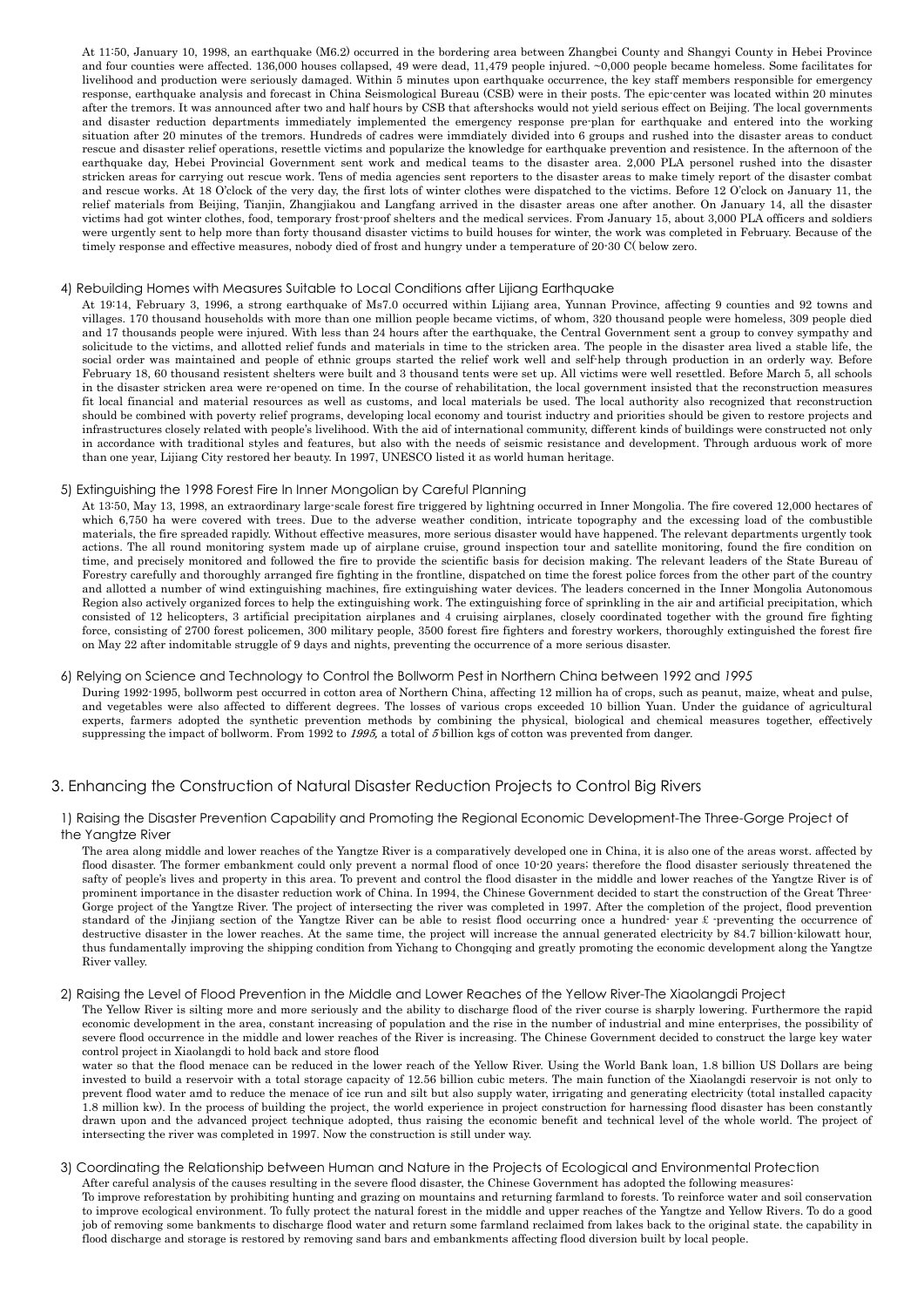To put emphasis on heightening and consolidating the embankment so as to harness rivers and lakes. Through implementing comprehensive measures, the embankments of big rivers and lakes will be able to resist the biggest flood water since 1949.

To speed up the building of control projects of main rivers and lakes, and to complete as soon as possible the work of eradicating danger in reservoirs; To strengthen the control of water flowing in the river course and the harness of embankment burst in the lower reaches of rivers and lakes.

To accelerate the safety construction of flood storage area, and organize victims to help themselves by engaining in production. To make good arrangements for inhabilitants in the flood storage and discharge areas by constructing safety area suited to local conditions, building terraces separated from water, migrating and establishing new towns. Through these methods inhabitants in the flood water storage area will be well resettled;

The purpose of these measures is to effectively control the ever-worsening situation of flood and drought disasters and to combine disaster reduction with the ecological environment construction and with the socio-economic development. In l998~-'China formulated "National Plan for Ecological and environmental Construction" and started the construction of 103 model eco-environment projects in the whole country. We have increased investment in various ways and strengthen the comprehensive control, and striven to coordinate gradually the relationship between human and nature through long term efforts.

## <span id="page-4-0"></span>4. Enhancing the Study and Application of Science and Technology in Natural Disaster Reduction

The Chinese Government has fully recognized the importance of science and technology in Natural disaster reduction. While further enhancing the capability of more than 100 science and technology institutes in developing technology for disaster prevention, the Chinese Government has also carried out a large number of significant projects in the areas, such as disaster pregnancy and occurrence mechanism, disaster monitoring and early warning, disaster prevention and resistance technology, and comprehensive disaster reduction strategy. These researches have helped us to have a deep under standing of the formation and developing law of meteorological and seismic disasters. The Chinese Government has made remarkable progress in such fields as disaster monitoring, seismic resistance, wind and fire prevention, construction and restoration of water conservancy works, synthetic prevention and management for desertification, integrated prevention of pests and insects, prevention of geological hazards, and quick assessment of the disaster impact. These technologies have been widely used in disaster reduction and prevention, greatly enhancing China's ability to reduce the impact of disaster, and helping attain great achievements. In the field of earthquake monitoring and forecasting, we have made breakthrough in digital earthquake observation technology and progress in digital earthquake precursor observation technology. We have greatly improved our ability to make middle-term and long-term earthquake prediction, the correct rate of middle-term prediction increasing from 25% to about 35%. We have successfully predicted Mengliang Earthquake (M7.3) occurred in Yunnan Province, serial Jiashi Earthquakes (M6.0-6.6) in Xinjiang and Ninlang Earthquake (M6.2) in Yunnan Province. In the field of meteorological disaster reduction, we have prominently improved the correct rate of 24 hour and 48 hour prediction of regional heavy rain by 10-15%, shortened the time needed for predicting typhoon by 2-3 days and made progress in short-term dimatological disaster forecast. High technologies such as remote sensing, GIS, GPS and network communication have been widely applied in quick assessment of the disaster impact and exerted pivotal function in emergency management. For example, through applying remote sensing real time transmission technology, we have made quick assessment of the flood and waterlogging in the southern area in 1996 and of the overall water shed floods in the Yangtze River in 1998, attaining the information about affected areas, intensity and evolution trend, which helped government formulate effective and feasible countermeasures for flood fighting and disaster relief, thus greatly reducing the losses caused by the Great Flood 1998. In the field of comprehensive disaster reduction, we have studied the relations among all kinds of natural disasters, between disaster and eco-environment, and between disaster and economic development, based on which a comprehensive strategy for natural disaster prevention and reduction has been formulated, providing scientific basis for the government in natural disaster reduction.

## <span id="page-4-1"></span>5. Increasing the Awareness of Natural Disaster Reduction Nationwide

China has positively made use of publications, media and publicity to raise the awareness of the whole nation in disaster reduction. In the past decade, more than 300 kinds of books on disaster reduction have been published and more than 20 kinds of newspapers and periodicals and magazines issued, and the "Stop Disasters" edited by the Secretariat of UN International Decade for Natural Disaster Reduction and various documents have been translated and published in Chinese. The principle and policy and major activities of the Chinese Government on disaster reduction as well as the resolution and program for action have been widely publicized; the latest achievements of scientific research on disaster reduction published, the experience of disaster reduction exchanged, and the knowledge of disaster reduction popularized.

We have utilized such multi-media as TM broadcasting and newspapers and periodicals to make a timely report in the forms loved by the people of the calamities already occurred and the appropriate activities to reduce disasters and give various courses on the knowledge and special programs and items on disaster reduction. Charity shows, scientific summer camps for middle school students and knowledge competition on disaster reduction nationwide were held throughout the country. According to the subject of International Disaster Reduction Day, various activities of extensive publicity on disaster reduction were held, thus giving rise to the upsurge of publicity on disaster reduction once every year.

The educational department has added new contents to curriculum relating to disaster reduction in the middle and primary schools, thus enabling teenagers to understand the cause and universal law governing the occurrence of disasters and the preventives taken when disasters occur. Institutions of higher education have carried out education on disaster reduction at all levels, all these education combined with disaster reduction, and brought up a number of backbones in disaster reduction.

The local governments at all levels and the various professional departments have also run training courses of disaster reduction at various levels according to their own specific circumstances and conditions, for instance, Changyang county of Hubei Province has conducted seven terms of training courses on geological disaster prevention in the past few years, with the participation of more than 150 people and carried out over 120 activities in the publicity of scientific popularization with 18 thousand people being educated. We have also cooperated with UNDP, countries concerned and international organizations in running a whole series of training courses on disaster reduction, for instance, from 1993 to 1999, various training courses on disasters management had been held successively in Beijing, Hefei of Anhui Province, Jinhong of Yunnan Province, Changsha of Hunan Province and Jinan of Shandong Province etc, thus heightening the level of disaster management of cadres at all levels.

## <span id="page-4-2"></span>6. Bring the Important Role of Insurance into Natural Disaster Reduction Work

More and more attention has been given to natural disaster insurance. In the past decade, through the opening and trial operation of insurance in various forms, compensations have been made to the losses of property caused by serious natural disasters which affected our country, playing the role of guaran teeing the restoration of production in the aftermath of calamities and the rehabilitation of development of the individuals and gained beneficial experience. In l998~-'the insurers paid approximately 3 billion Yuan as compensation to the insured enterprises and families suffered from floods. In the same year, China made major adjustments to the insurance agencies, established respectively special supervisory agencies of insurance, national reinsurance companies and the new China People's insurance companies, perfected the insurance mechanism and enhanced the role of insurance in disaster reduction.

## <span id="page-4-3"></span>7. Mobilizing the Whole Society to participate in Natural Disaster Reduction Work

China Red Cross Society has done a lot of work in the field of publicizing disaster reduction knowledge, improving disaster preparedness, mobilizating humanitarian aid both from home and overseas, prevention taking against and healing of epidemic diseases in the aftermath of disasters, and established regional disaster preparedness centers with the multi-purpose of storing materials, processing facilities, delivering materials, training personnel, and rendering service to the regional relief and medical work. With its principle of helping those in danger and relieving those in need, China Charity Federation has raised large amounts of disaster relief funds and goods to help the victims through various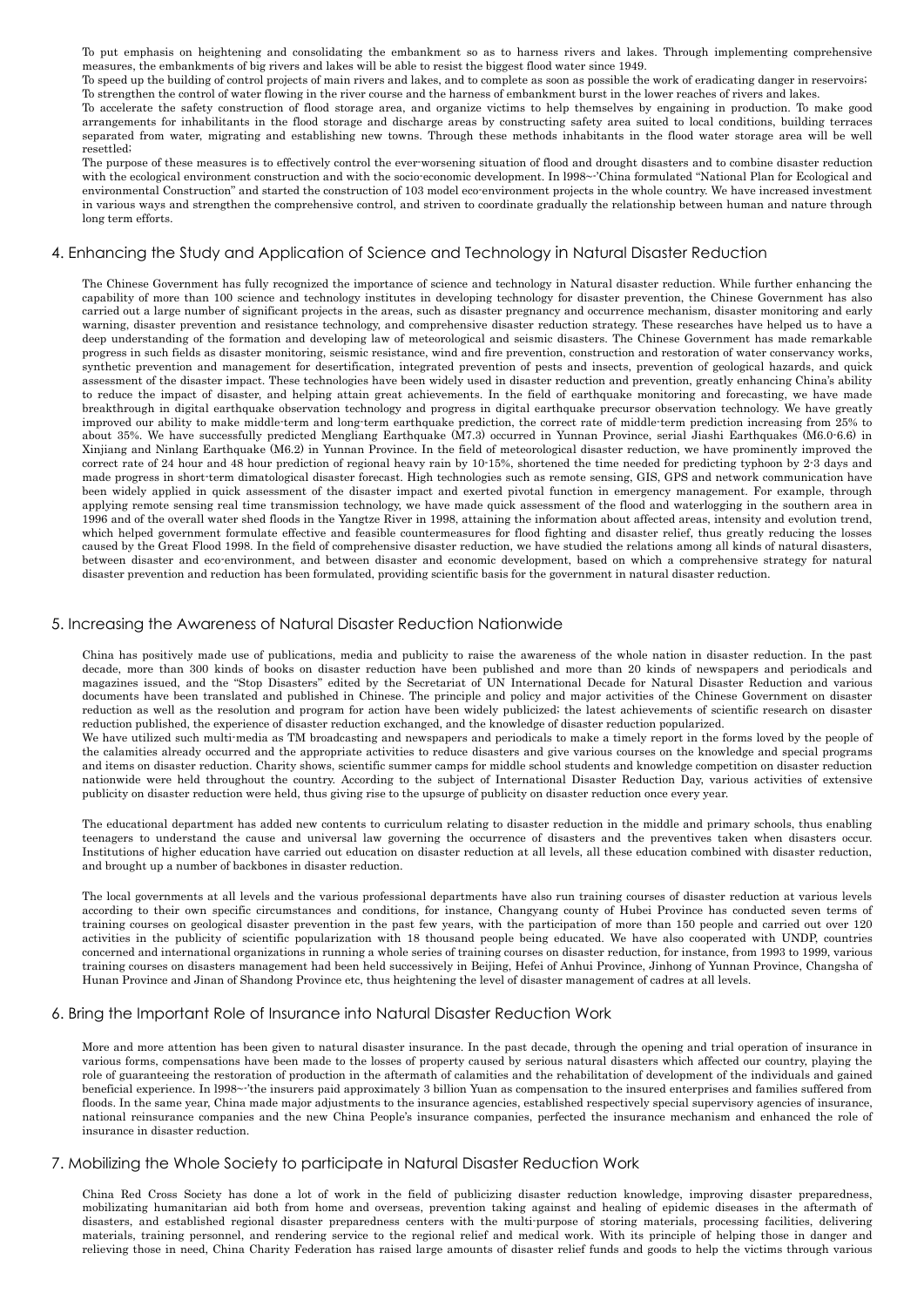donating activities. China Association for Natural Disaster Relief has put particular emphasis on relief donations, training courses of disaster reduction and works of restoration and reconstruction. China Association for Science and Technology mobilized broad masses of scientific and technological personnel to take part in decision-making consulting services in disaster reduction; carried out comprehensive academic exchanges, made important scientific investigation on disaster reduction, promoted contacts and cooperation between departments concerned and different branches of learning, carried out international exchanges on disaster reduction and the popularization and publicity of sciences and technologies. China Association for Disaster Preparedness has done many a good job in the publicity of disaster reduction and in other areas. More and more non-governmental organizations are involved in the work of disaster reduction, playing an increasingly important role.

## <span id="page-5-0"></span>8. Promoting International Cooperation and Exchange in Disaster Reduction

We have been actively engaged in activities relating to international disaster reduction and attached great importance to the international exchange and cooperation in disaster reduction. During the International Decade for Natural Disaster Reduction, China has sponsored or participated in over  $50$  meetings on international disaster reduction with more than 1,200 participants. Chinese Government has organized and held a series of international conferences on disaster reduction and training activities. In l992£-China held a "Knowledge Competition on International Disaster Reduction", which was broadcast through Radio and TV in different languages; In June 1993 and June 1997, Chinese Government and UNDP jointly held two "International Workshop on Natural Disaster Management"; In 1996, we conducted "The Third Training Course of Seismology of the Developing Countries and Seismological Works" and in November 1997, held ""China/USA Seminar on Natural Disaster Mitigation" jointly with United States Government. We also carried out cooperation with countries and regions concerned to develop scientific research and engineering programs on disaster reduction. In February 1998, Zigong in Sichuan Province was selected by IDNDR Secretariat as one of the 9 cities for the case study program of RADIUS.

The fact that UN conferred the "Sasakawa Award" on a senior Chinese official and a scientist in 1998 showed that the international community fully recognized China's achievements in disaster reduction, which also won extensive support and great assistance from the international community. 1n1991, Jiangsu and Anhui provinces suffered serious flood, and we received foreign aid equal to US\$ 40 million.

Since then, once China suffered from severe disasters, many friendly countries, organizations and individuals have offered generous assistance to China. We also gave within our power assistance to those countries and regions suffering from serious disasters.

## <span id="page-5-1"></span>9. Further Improving China's Operational Mechanisms for Comprehensive Natural Disaster Reduction

Our country's major action of disaster reduction embodies the operational mechanism of disaster reduction with the guiding principle of "overall decision-making and coordination at various levels with a due division of labor, well-planned organization and mass participation by the whole nation, guiding by science and technology and stress on prevention, promoting beneficial measures to remove disaster risks and ensure development". The main points are as follows:

#### Overall Decision-Making and Coordination at Various Levels With a due Division of Labor:

To implement according to the central overall decision-making; leaders of the local governments shoulder the whole responsibility and are responsible for the system of personnel at various levels, and strictly follow the leadership of government at higher level or of decision making from command organizations; there have a clear-cut division of labor and mechanism of coordination, and the govern ment should give priority to the arrangement of different kinds of requirements for combating disasters on the frontline, and the local governments and the broad masses should consciously submit them selves to the interests of the overall situation, guaranteeing the unified coordination of action in major disaster reduction;

#### Well-planned Organization and Mass Participation by the Whole Nation

Once serious disasters occur, the administrative system should throw itself into a state of emergency swiftly and orderly, the different kinds of forces directly involved in combating disasters got them selves well organized in anti-disaster formations, vigorously enforcing the system of rewards and penalties, the communication network of the government and the professional departments and the press media should promptly provide a great deal of disaster information for decision making in disaster reduction and participation by the broad masses, the leaders of the Central Government should personally command and direct the anti-disaster action, the officers and soldiers of the armed forces

play a pivotal role in actions against disasters and people from all walks of life join in the anti-disasters actions in different forms;

#### Guiding by Science and Technology and Stress on Prevention.

We have attached great importance-to the application of sciences and technologies in the disaster reduction and pursued the principle of taking prevention as the main measure, combining prevention with resistance and relief; set up systems for monitoring, forecasting and assessing all kinds of disas ters, raising continuously the level of modernization of these systems; constructed a great number of engineering projects for disaster reduction in a scientific way and strengthened the system for ensuring their quality;

## Promoting Beneficial Measures to Remove Disaster Risks and Ensure Development

While realizing the objective of removing the disaster risks, the disaster reduction engineering works should, as far as possible, promote economic construction and ensure the sustainable, stable and healthy development of national economy and society.

The core of this operational mechanism lies in the powerful government leadership and the broad participation by the whole nation; the way is to utilize advanced science and technology, stress on prevention, and combine prevention with resistance and relief; the aim is to remove the disaster risks and promote the beneficial, ensuring the sustainable development of national economy and society. This mechanism has played a great role in China International Decade for Natural Disaster Reduction.

## <span id="page-5-2"></span>Ⅱ.Prospect of China's Disaster Reduction Work in the Next Decade

At present, China is at a stage of an all round development of society and economy, and the disaster reduction work is an important measure guaranteeing the development of national economy and society. In the 21st century, China will still be faced with the threat of all kinds of natural disasters, especially, with the development of society and economy and with the increment of social wealth, the economic losses caused by disasters will further increase, and the impact on society imposed by natural disasters will become more conspicuous.

China is a big agricultural country and agriculture constitutes the foundation of national economy with 80% of the population living in the countryside; agriculture and the disaster reduction work in the rural area have the great bearing on the lives of the people and the stability of the society. China's industries are flourishing, the trend of urbanization has become even more evident, and the threat of disasters imposed on cities is becoming increasingly serious. From a regional point of view, the eastern part of China is a region with relatively developed economy and dense population. The mid-western area has accelerated its social and economic development, and many energy bases have been gradually exploited, and its disaster reduction has presented regional characteristics. According to the disaster characteristics in different regions, the work of prevention against disaster and disaster reduction must be carried out with the key points emphasized. In addition, with the efforts made in the past 50 years and since the reform and the opening up to the outside world, the levels of China's science and technology and education have made great progress, the science and technology for disaster reduction have gradually become matured, and the public awareness on disaster reduction throughout the country is continuously heightened, thus laying a solid foundation for social disaster reduction and the application of fruits in scientific and technological research. In the future, the work of disaster reduction will center on the implementation of the "Natural Disaster Reduction Plan of People's Republic of China" and carry out step by step in a planned way the optional projects of disaster reduction, speed up urban and rural construction; while pushing forward the continued rapid and healthy development of economy, suppress the deteriorating trend of ecological environment and reduce distinctively the losses caused by disasters.

We shall adopt the following main measures: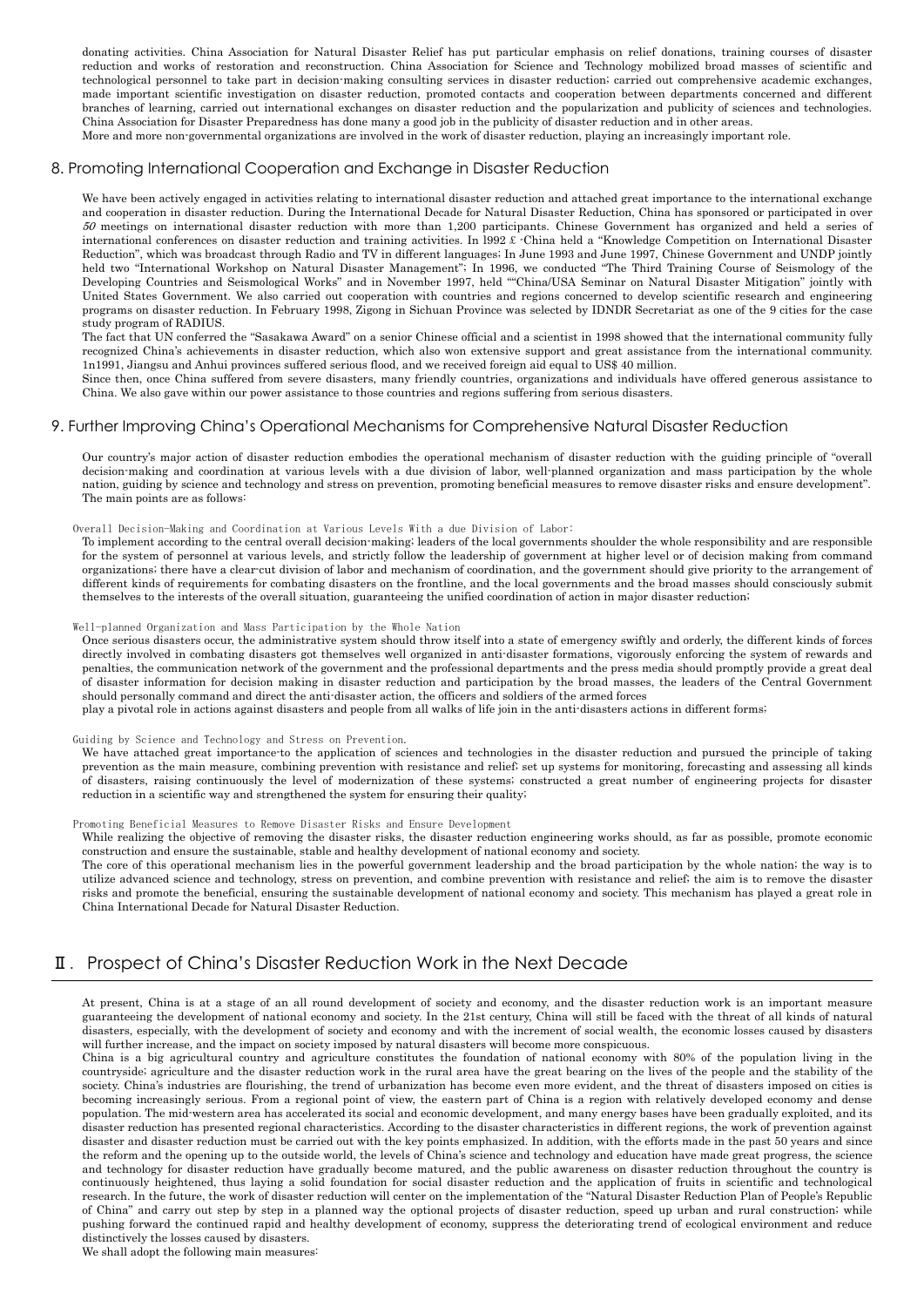## <span id="page-6-0"></span>1. Strengthening Natural Disaster Reduction in Agriculture and Rural Areas

To strengthen the harnessing of big rivers and lakes; carry out the construction of agricultural infrastructure focusing on irrigation and water conservancy, popularize vigorously the technology of dry farmland agriculture with the saving of water and preservation of soil moisture as its main contents, and raise the ability to prevent flood, relieve drought, and release waterlogging; focusing on water and soil conservation and on improving eco-environment, continue to implement such project as the construction of shelter forest in northern Shaanxi, the mid and upper reaches of Yangtze River and along the coastal lines £ -'afforestation in Taihang Mountain, and prevention and harness of sand; strengthen the comprehensive prevention and treatment of biological disaster, dust-storm disaster, forest and grassland fire as well as epidemic diseases of husbandry and snowstorm disaster; construct comprehensive disaster reduction engineering in the districts with better economic conditions where township and township enterprises are concentrated.

Complete the National Disaster Reduction Plan in Agriculture and zone the comprehensive disaster reduction areas in agriculture; build up a number of exemplary districts of agricultural and township disaster reduction which have popularized and used practical technology in disaster reduction; strengthen the work of monitoring and forecast and comprehensive prevention and harnessing against disastrous weather, serious plant diseases and insect pests and plague in agriculture and forest, epidemic situation in animal husbandry, forest and grassland fire, establish and perfect the systems for monitoring and forecasting and assessment of disaster situation in agriculture.

## <span id="page-6-1"></span>2. Strengthening Natural Disaster Reduction Work in Industry and Cities

To do a fine job to a number of key engineering construction for disaster reduction; enhance effectively the level of prevention and combat against disasters in the big and medium size industrial bases, the key lines of communication, important infrastructures and engineering works of lifeline; perfect the system of disaster reduction of the enterprises; strengthen the disaster reduction engineering construction of the enterprises and the control of dangerous sources, and hold in check the re-occurrence of disasters; the cities and their buildings and engineering facilities should reach the standard set forth by the State for combating and preventing disasters; the key cities responsible for flood control throughout the country should accomplish the construction requirements for flood control works, and the other cities charged with the responsibility for preventing flood should also raise their capability of preventing flood in an unambiguous term.

Formulate plans for disaster reduction according to the subdivision of industry and the city comprehensive disaster reduction plan, strengthen the guarantee system for city lifeline and the construction of disaster reduction for emergency system, and raise the fire control level of modernized construction and installations.

#### <span id="page-6-2"></span>3. Strengthening Natural Disaster Reduction Work in Key Regions and Areas

To do well of the natural disaster reduction works in key areas. To strengthen thoroughly the engineering construction of disaster reduction in the eastern region, turn the regional engineering work of disaster reduction into an important infrastructure, putting the emphasis on the engineering construction of disaster reduction within the capital circle, the economic developed areas, densely populated areas and the main areas growing grain and cotton; to make a good job of the key production basis of industry and agriculture and the disaster reduction engineering works in cities in the mid region; to make a good job of the engineering of disaster reduction for the key foundation of industry and that of agriculture and animal husbandry in the western region so as to protect the environment for existence and development.

Select some of the highly risky areas which have considerable influence on regional economic and social development and where the agriculture and industrial productions are highly developed, and turn them into demonstration areas for comprehensive disaster reduction; coordinate with the national strategy of poverty alleviation, make great efforts to push forward the work of comprehensive disaster reduction and speed up the process of getting rid of poverty.

### <span id="page-6-3"></span>4. Strengthening National Comprehensive Development in Natural Disaster Reduction

To strengthen State macro control over disaster reduction and accelerate the process of legislation for disaster reduction; work out comprehensive plan for disaster reduction for various provinces, autonomous regions and cities under the jurisdiction of the central government; draw up regionalization of disasters; enhance the level of collecting, handling, using and sharing the disaster information and data, perfect the monitoring and early warning system for severe disasters; strengthen the ability to coordinate the comprehensive disaster reduction action; draw up emergency plan for serious natural calamities, and perfect the systems for emergency command, dispatch and communication against calamities; establish a sound material reserve system for disaster reduction; carry out the work of comprehensive assessment on disaster and set up scientific assessment system on disasters.

Through educational training and publicity of disaster reduction, further increase the public awareness of disaster reduction of the whole nation, strengthen the basic education of disaster reduction, carry out professional education on disaster reduction at various levels and nurture prevention culture against disasters.

Set up insurance mechanism against disasters, encourage enterprises and individual to join in the disaster insurance, increase the ability of the society to endure disasters; actively promote the work of donation for disaster relief so that the donation action will become a regular and socialized practice, promote the activities of mutual support among the local people and encourage social organization to broadly take part in the disaster reduction work; adopt practical measures and help the aged, women and children and the disabled from the special social organizations raise their ability to combat disasters; perfect the medical system against disasters in the central government and the localities, and enhance the disaster relief and emergency response capability of the medical organizations.

### <span id="page-6-4"></span>5. Promoting the Application of Science and Technology in Natural Disaster Reduction Work

Chinese Government has always attached great attention to the research of basic theories such as the pregnancy and occurrence mechanism of disaster, the spatial temporal distribution pattern of disaster, the interacts between disaster and environment, society and economy; further fostering the research and development of digital observation technology, and applying the technology to renovate the serious natural disaster monitoring framework; advancing the research and development of disaster early warning and forecasting technology such as middle-term and short-term earthquake prediction, short-term climatological prediction and propelling their application; reinforcing the research and development of technology for disaster resistance, disaster relief and facility, and enhancing the efficiency of disaster resistance and disaster relief; expanding the application of high-tech such as remote sensing technology, GIS, GPS in the field of disaster reduction and establishing disaster quick assessment system and emergency management system.

## <span id="page-6-5"></span>6. Increasing Investment in Natural Disaster Reduction Work through Multi-ways

Encourage the investment of funds and introduce advanced technology in the construction works for serious disaster reduction through all kinds of cooperation, set up various kinds of demonstration engineering works for disaster reduction, actively promote with the help of the government in disaster reduction international cooperation in the fields of construction, information exchange, publicity, education, training of personnel, scientific research and the exploration of technology as well as international humanitarianism.

### <span id="page-6-6"></span>7. Enhancing International Cooperation in Natural Disaster Reduction Work